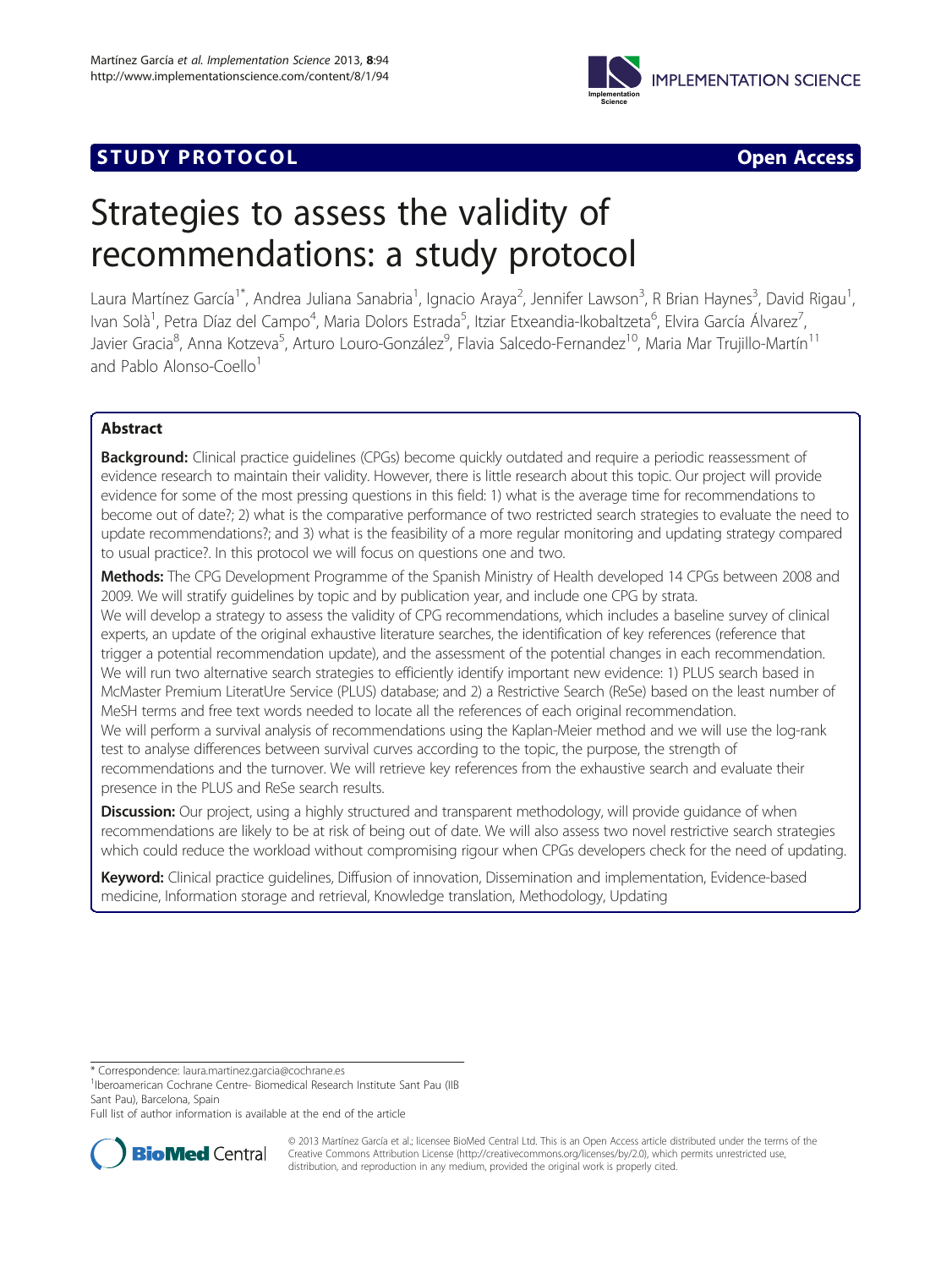# Background

Clinical practice guidelines (CPGs) are "statements that include recommendations intended to optimize patient care that are informed by systematic reviews (SRs) of evidence and an assessment of the benefits and harms of alternative care options" [\[1](#page-6-0)]. CPGs, just like SRs, become outdated as new evidence is published and require a periodic reassessment of research evidence to remain valid.

Guideline development institutions are concerned about the growing number of CPGs that are not regularly updated [\[2](#page-6-0)]. However, methodological handbooks include very little guidance about how to update guidelines other than to do so periodically [[3-5](#page-6-0)]. In general, despite scant research [[6\]](#page-6-0), guideline programs endorse three years as a reasonable time period to update their guidelines [[7\]](#page-6-0).

Frequently, research in this area focuses on how to identify new evidence. However updating a GCP is a far more complex process and includes three main stages: 1) identifying important new evidence; 2) assess if the new evidence implies the updating of recommendations; and 3) the actual updating.

The identification of important new evidence that justifies an update is a challenge. Usually the original exhaustive search strategy that has been used to identify new evidence to update CPGs is used [\[8,9](#page-6-0)]. However, this strategy is very resource intensive, and a barrier to timely updates. Consequently, some studies have evaluated more restricted searches strategies to assess the need to update CPGs [[10,11\]](#page-6-0). These strategies are likely to be sufficient to monitor new evidence and assess the need to update; however, more information is needed about the timing and type of search.

Nowadays, other resources could be used to make the process more efficient [\[12\]](#page-6-0). One is the McMaster Premium Literature Service (PLUS) database, from the McMaster Health Knowledge Refinery, which contains a searchable subset of pre-appraised primary studies and SRs from more than 120 journals and since 2003 [\[13,](#page-6-0)[14](#page-7-0)]. The PLUS database includes substantially fewer articles than common databases, potentially increasing precision, with a small loss of sensitivity when updating. Recently, PLUS has been shown to be capable of identifying key articles that would be needed to update SRs [[15\]](#page-7-0). These results would suggest that PLUS could prove an efficient method to update CPGs.

#### The updating guidelines working group

The Updating Guidelines Working Group goal is to draw on existing work and knowledge in the area of CPGs updating and to provide guidance for both guideline developers and users. Our group has run several studies about CPG updating. We conducted an international survey to identify current practices in CPG updating across guideline development institutions that showed high variability and a lack of standardization of the updating processes [\[3](#page-6-0)]. Additionally we conducted a SR that confirmed that there is very limited evidence about what is the optimal strategy or strategies for keeping CPGs up to date [\[6\]](#page-6-0).

At present we are running several projects to fill this research gap. Our broader project "Assessing the validity and update strategies for CPG: analysis of the GPC National Program for National Health System in Spain" includes three studies addressing three pressing questions in this field: 1) what is the average time for recommendations to become out of date?; 2) what is the comparative performance of two restricted search strategies to evaluate the need to update recommendations?; and 3) what is the feasibility of a more regular monitoring and updating strategy compared to usual practice?.

#### **Objectives**

- Primary objectives:
	- ○Estimate average time for recommendations to become out of date.
	- ○Evaluate two alternative search strategies to assess the validity of CPGs recommendations.
- Secondary objectives:
	- ○Design a strategy to assess the validity of CPGs recommendations.
	- ○Evaluate resources used to perform each strategy. ○Assess the agreement between study participants in identifying references that potentially could update CPGs recommendations.

# Methods

#### Design

Intervention study in a cohort of CPGs recommendations.

# Population and eligibility criteria

We will include CPGs developed in the CPG Development Programme of the Spanish Ministry of Health between 2008 and 2009 that are available in English (Additional file [1\)](#page-6-0). We will select a sample of four CPGs. We will stratify guidelines by topic (cancer and palliative care, cardiovascular disease, mental health and metabolic disease) and then by publication year (2008 and 2009). We will select one guide for each topic and two guidelines published in 2008 and two guidelines published in 2009. We will choose the guidelines at random if there is more than one guideline by strata.

# Strategies

We will develop a strategy to assess the validity of recommendations based on the identification (by collating evidence from clinical experts and by exhaustive literature searches) and evaluation of new evidence (Table [1](#page-2-0)).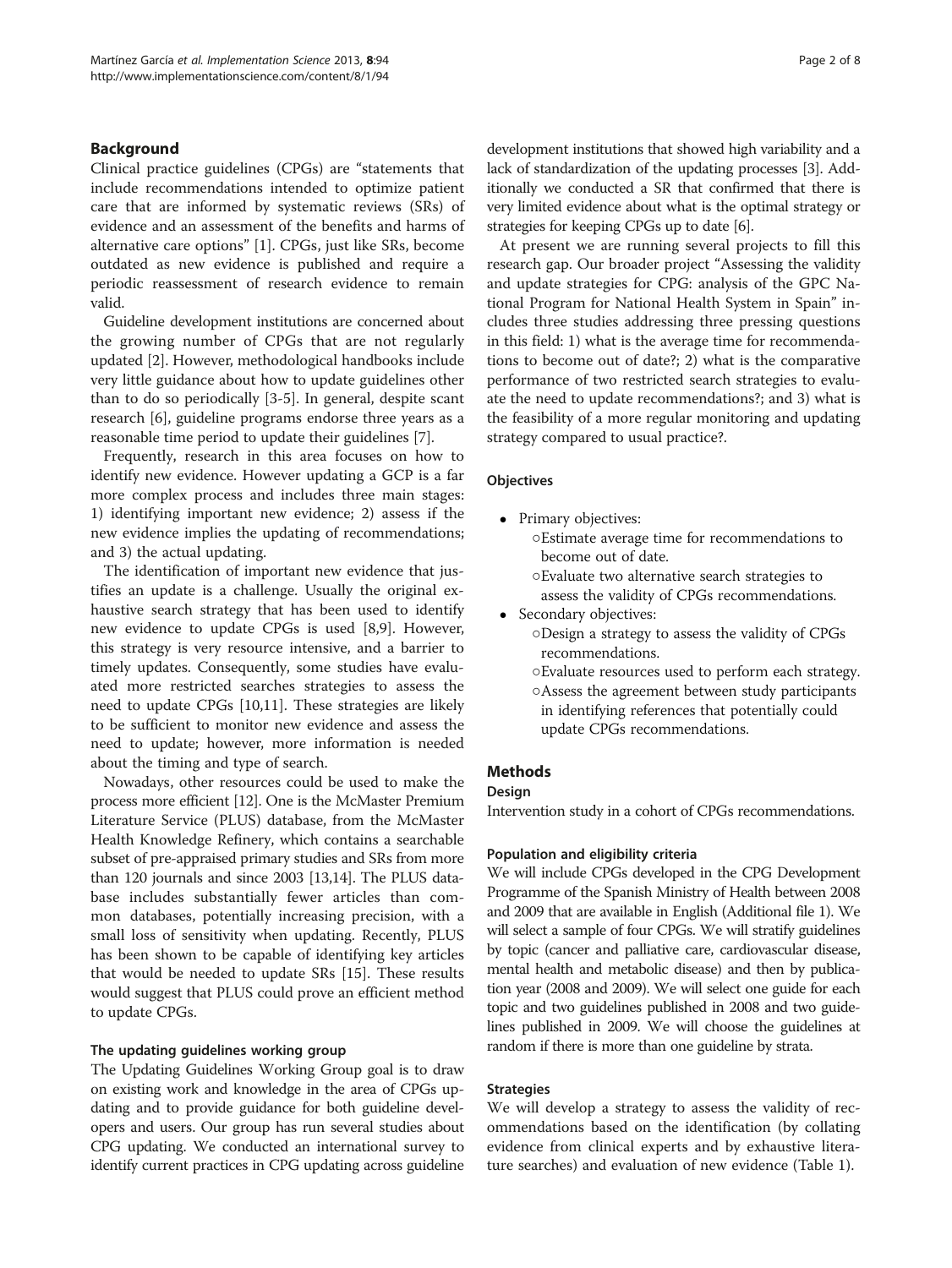| <b>Stages</b> | What                                                        | How                                                                             | Who                                                                                         |
|---------------|-------------------------------------------------------------|---------------------------------------------------------------------------------|---------------------------------------------------------------------------------------------|
| Stage 1       | Identification of clinical questions<br>and recommendations | Review original CPG                                                             | Guideline methodologist from research group                                                 |
| Stage 2       | Baseline survey                                             | Recommendation basal survey (http://www.<br>surveymonkey.com)                   | Clinical experts                                                                            |
| Stage 3       | Update exhaustive literature search                         | - Recover original exhaustive literature search                                 | - Guideline methodologist from original CPG                                                 |
|               |                                                             | - Define the filters that will be used: 1) study<br>design; 2) publication date | - Information specialist                                                                    |
| Stage 4       | References database by clinical<br>questions                | Reference management software                                                   | Information specialist                                                                      |
| Stage 5       | First references screening                                  | Reference management software                                                   | Guideline methodologist from research group                                                 |
|               | - Topic                                                     |                                                                                 |                                                                                             |
|               | - Study design                                              |                                                                                 |                                                                                             |
|               | - Publication type                                          |                                                                                 |                                                                                             |
| Stage 6       | References matching                                         | Reference management software                                                   | Guideline methodologist from research group                                                 |
| Stage 7       | Recommendations database                                    | Statistic program                                                               | Guideline methodologist from research group                                                 |
| Stage 8       | Second references screening                                 | Stage 8a Reference survey to assess the                                         | - Guideline methodologist from original CPG- Guideline<br>methodologist from research group |
|               | - Identification of relevant references                     | updating effect: feasibility test                                               |                                                                                             |
|               | - Identification of key references                          | <b>Stage 8b</b> Sample size calculation                                         | Statistician                                                                                |
|               | - Assess the potential changes in<br>the recommendation     | <b>Stage 8c</b> Reference survey to assess the<br>updating effect (pdf forms)   | - Guideline methodologist from original CPG                                                 |
|               |                                                             |                                                                                 | - Guideline methodologist from research group                                               |
|               |                                                             |                                                                                 | - Clinical experts                                                                          |
| Stage 9       | Final report                                                | Final report with study results                                                 | Guideline methodologist from research group                                                 |
|               | - Recommendations still valid                               |                                                                                 |                                                                                             |
|               | - Recommendation needed update                              |                                                                                 |                                                                                             |

<span id="page-2-0"></span>Table 1 Strategy to assess the validity of recommendations

Abbreviations: CPG Clinical practice guideline.

A PLUS search strategy for the PLUS database (Table 2), and a restrictive search strategy (ReSe) for MEDLINE database (Table [3](#page-3-0)) will be developed.

#### Strategy to assess the validity of recommendations

 Stage 1: Identification of clinical questions and recommendations. We will extract the clinical questions, the recommendations (identified in the "Summary of recommendations" section) and their strength (SIGN [[16\]](#page-7-0) or GRADE [\[17\]](#page-7-0) system) for

each original CPG. Recommendations will be numbered and classified (prevention, screening, diagnosis or treatment).

• Stage 2: Baseline survey. Using a similar approach as Shekelle et al. [\[10](#page-6-0)] we will conduct a survey by e-mail ([www.surveymonkey.com](http://www.surveymonkey.com)) with clinical experts for each CPG. They will evaluate whether they consider that recommendations are up to date and if they know any new studies that might change the recommendations (Additional file [2\)](#page-6-0).

#### Table 2 PLUS search strategy

| <b>Stages</b> | What                        | How                                                                                                        | Who                                            |
|---------------|-----------------------------|------------------------------------------------------------------------------------------------------------|------------------------------------------------|
| Stage 1       | Identification contents     | Review original CPG                                                                                        | Guideline methodologist from<br>research group |
| Stage 2       | PLUS search                 | - Choose existing MeSH and SNOMED in PLUS<br>database related with original CPG contents                   | PLUS information specialist                    |
|               |                             | - Define the filters that will be used: 1) population;<br>2) study purpose categories; 3) publication date |                                                |
| Stage 3       | Reference databases by CPGs | Reference management software                                                                              | PLUS information specialist                    |

Abbreviations: CPG Clinical practice guideline, MeSH Medical Subject Headings, PLUS Premium LiteratUre Service, SNOMED Systematized Nomenclature of Medicine.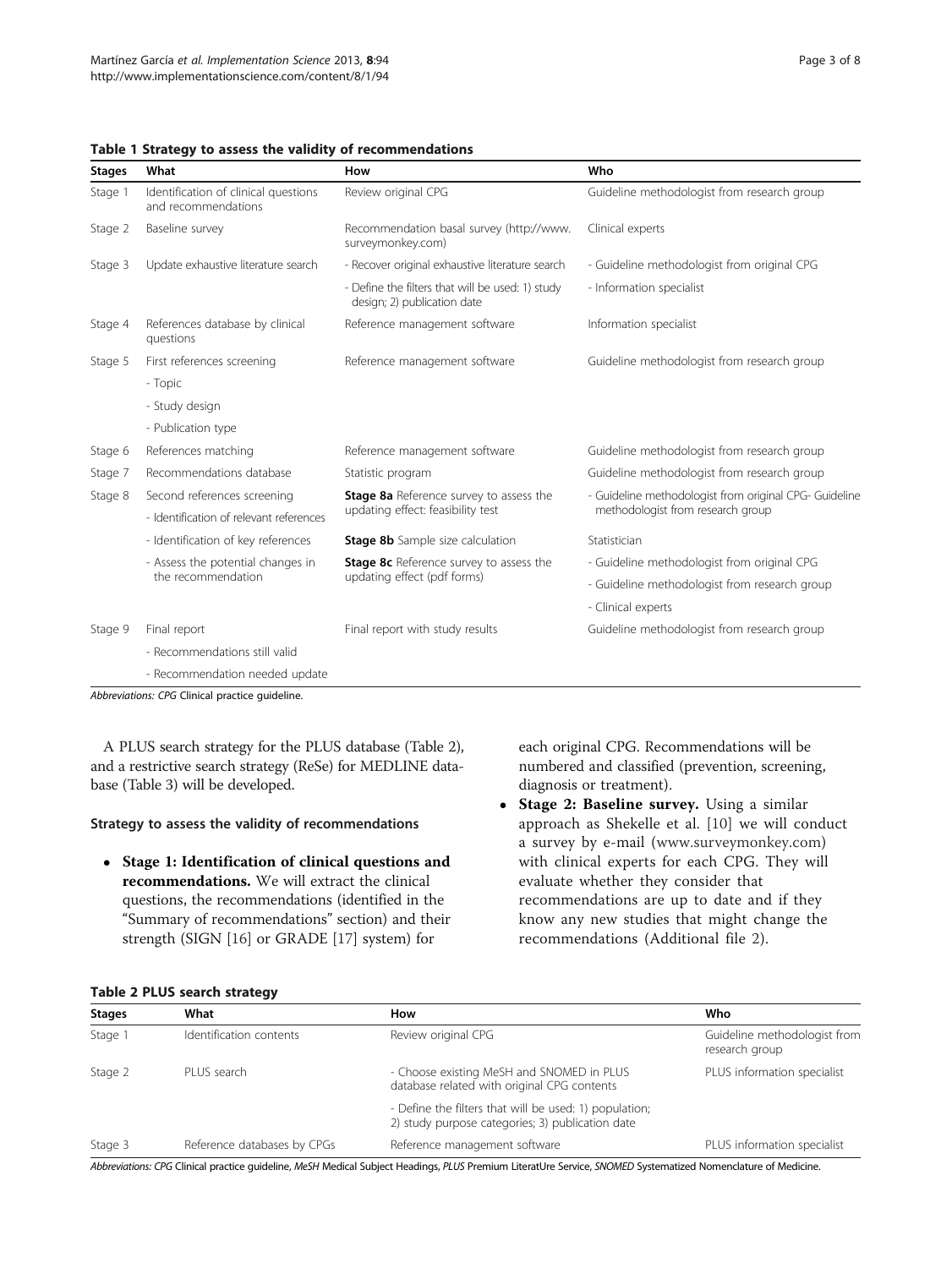<span id="page-3-0"></span>Table 3 Restrictive search strategy

| <b>Stages</b> | What                                      | How                                                                                           | Who                                         |
|---------------|-------------------------------------------|-----------------------------------------------------------------------------------------------|---------------------------------------------|
| Stage 1       | Identification clinical questions         | Review original CPG                                                                           | Guideline methodologist from research group |
| Stage 2       | Clinical questions eligibility            | Include clinical questions with $\geq$ two explicitly<br>PICO components                      | Guideline methodologist from research group |
| Stage 3       | ReSe                                      | <b>Stage 3a</b> Development ReSe serches                                                      | Guideline methodologist from research group |
|               |                                           | <b>Stage 3b</b> Evaluation ReSe serches                                                       |                                             |
|               |                                           | <b>Stage 3c</b> Refinement ReSe serches                                                       |                                             |
|               |                                           | <b>Stage 3d</b> Define the filters that will be used:<br>1) study design; 2) publication date |                                             |
| Stage 4       | References database by clinical questions | Reference management software                                                                 | Guideline methodologist from research group |

Abbreviations: CPG Clinical practice guideline, PICO population, intervention, comparator and outcome, ReSe restrictive search.

We will perform the survey in a convenience sample of six clinical experts who participated in the CPG development. Original guideline methodologists will identify the survey participants: 1) four clinical experts representing the different areas covered by the guideline; and 2) two external clinical experts.

- Stage 3: Update literature search. We will recover the original exhaustive literature searches per clinical questions. Information specialists, preferably from the original guideline, will run the searches in the databases and apply the corresponding study design filters (randomised controlled trials [RCTs] or SRs) used in the original searches. Date filters will be established from the complete year in which the original search was completed onwards.
- Step 4: References database by clinical question. We will cluster the references obtained from the baseline survey and from the search. We will identify and eliminate duplicates and build a database by clinical questions with the references identified.
- Step 5: First reference screening. We will evaluate whether references are pertinent to the topic of interest, the study design (RCTs or SRs) and the publication type (we will include original articles or abstracts from conferences about original studies) (Additional file [3\)](#page-6-0).
- Step 6: Reference matching. We will match pertinent references with one or more related recommendations.
- Step 7: Recommendations database. We will analyse the references databases to obtain recommendations: 1) without references; 2) with low turnover (≤ median number of references per recommendation); or 3) with high turnover (> median number of references per recommendation).
- Step 8: Second reference screening. We will design a recommendation form to sort out the pertinent references identified (Additional file [4](#page-6-0)). The form will contain: 1) relative to each

recommendation: clinical question, recommendation, evidence quality and strength of recommendation; 2) relative to the related references : citation, ± PubMed Unique Identifier (PMID), abstract and study design; and 3) relative to the assessed references: a question to identify relevant references (references that could be use when considering the update of a recommendation but not necessarily trigger a potential update), a question to identify key references (references that could potentially trigger a recommendation update) and a question to assess the potential changes in the recommendation (in relation with population, intervention, comparison, outcome, quality of evidence, direction and/or strength of the recommendation [\[18\]](#page-7-0)).

We will send the recommendations forms to clinical experts and guidelines methodologist by e-mail (we will schedule three remainders every two weeks). Each form will be assessed by two clinical experts and one guideline methodologist. The disagreements will be resolved by consensus.

 Step 9: Final report. We will prepare a final report with recommendations that may need updating, in relation to the new evidence identified. The final report will be sent the corresponding institutions that developed these guidelines and the clinicians who will collaborate in the study.

# PLUS search strategy

- Stage 1: Identification topics. We will extract the topics for each original CPG (identified in "table of contents").
- Stage 2: PLUS search. PLUS information specialists will develop the corresponding search strategies by matching existing Medical Subject Headings (MeSH) and Systematized Nomenclature of Medicine (SNOMED) with the CPGs topics. They will perform the searches applying PLUS population,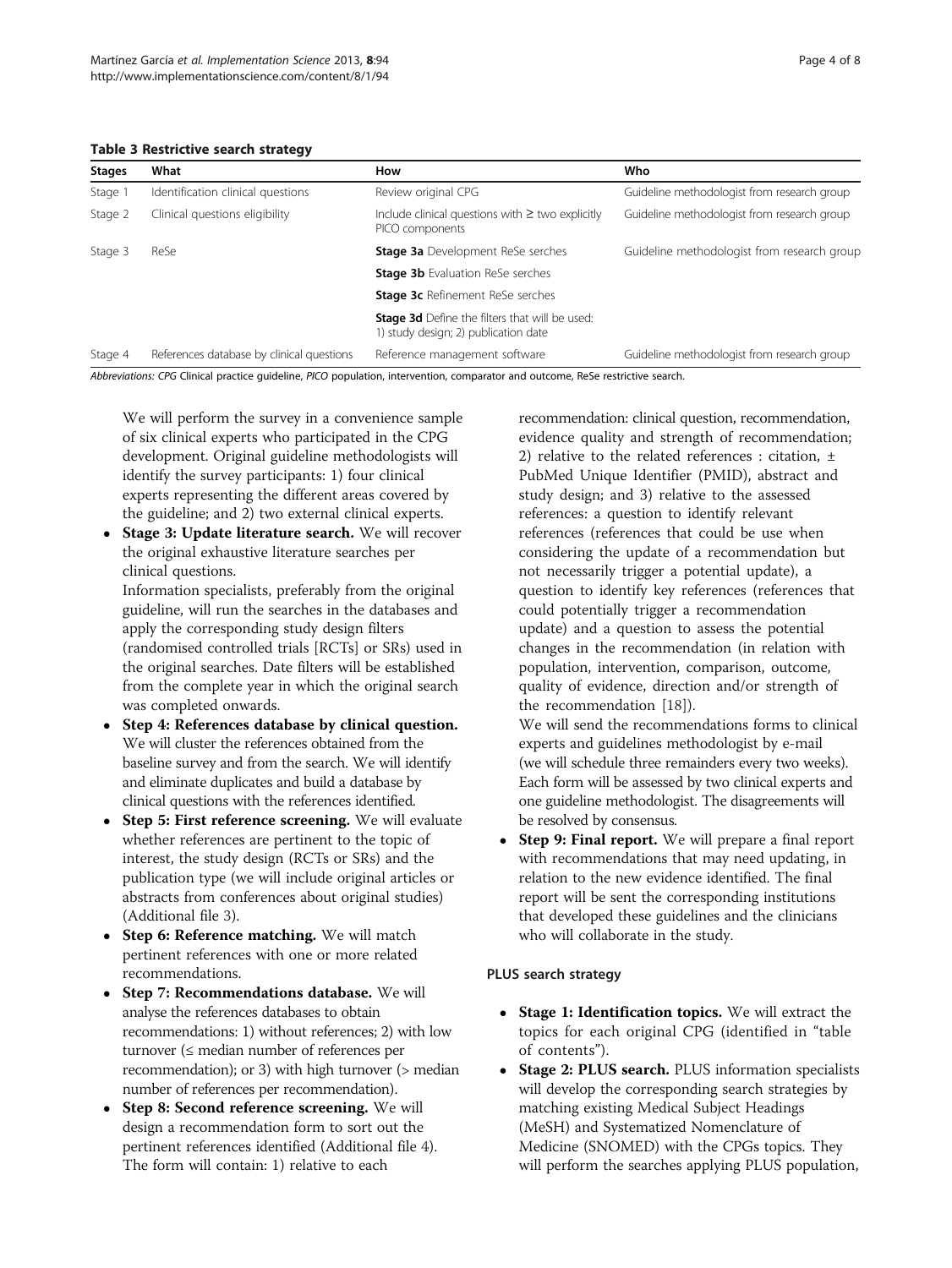study purpose categories (therapy/prevention; diagnosis; prognosis; etiology; economics; clinical predication guide; differential diagnosis) and publication date filters. No filter will be applied to select for either original or review articles.

• Stage 3: References database by CPGs. PLUS information specialists will obtain a database of references by CPG.

# Restrictive search strategy

- Stage 1: Identification of clinical questions. We will extract the clinical questions for each CPG.
- Stage 2: Clinical questions eligibility. Restrictive searches will be structured taking into account the PICO (population, intervention, comparator and outcome) structure of each clinical question. To develop each strategy we will include at least two PICO components from each question and their corresponding most representative keywords. The questions that do not explicitly include PICO components will be excluded.

E.g. an explicit clinical question from the CPG for Prostate Cancer Treatment is "In patients with prostate specific antigen (PSA) relapse after radical prostatectomy, what kind of salvage intervention is safer and more effective?". A non explicit clinical question would be "What is the safest treatment and most effective option for a patient with prostate cancer at the locally advanced clinical stage?". In this question treatment alternatives are not clearly defined and make it a very broad question to be answered by the ReSe strategy [[19\]](#page-7-0).

 Stage 3: ReSe. To develop ReSe, based on original exhaustive search strategy, we will: 1) Select MeSH terms: If available, for each keyword we will find the most specific MeSH term (e.g. "Prostate-Specific Antigen" MeSH term for the population of the question "In patients with PSA relapse after radical prostatectomy, what kind of salvage intervention is safer and more effective?" [\[19\]](#page-7-0)); 2) Select free text words [Tw]: for each keyword we will select the most relevant specifics free text words and search them in title (e.g. we would select "prostate[ti] AND specific[ti] AND antigen[ti]" free text words for the question "In patients with PSA relapse after radical prostatectomy, what kind of salvage intervention is safer and more effective?" [\[19\]](#page-7-0)).

We will evaluate if the ReSe retrieves all original references considered in the recommendations of the original CPGs. We will evaluate this by calculation the proportion of original references which are retrieved (sensitivity). If a ReSe search does not find all the original references

(sensitivity <100%) we will refine it until it retrieves them all.

For the refinement, if needed, we will be using one or both of the following options: 1) use of less specific MeSH terms; and/or 2) free text words to search in title or abstract. We will limit each ReSe by type of design. For each ReSe we will apply the filter Therapy of the Clinical Study Categories of Clinical Queries, using both narrow and broad scope, and we will apply the SR filter developed at the Health Information Research Unit, McMaster University [[20\]](#page-7-0). Finally, we will perform the searches applying publication date filters.

 Step 4: References databases by clinical questions. For each clinical question we will obtain three databases, one using the therapy filter plus narrow scope, one using the therapy filter plus broad scope, and one using the SR filter.

# **Outcomes**

# Primary outcomes

- Average time for recommendations to become out of date.
- Proportion references that trigger a potential recommendation update (key references) identified by the alternative search strategies.

# Secondary outcomes

- Resources used by strategy (time and participants).
- Agreement between clinical experts and guideline methodologists across references screening.

# Analysis

# Baseline characteristics

We will perform a descriptive analysis of CPGs recommendations included using mean and the standard deviation (for normal distribution), median and range (for abnormal distribution) or absolute and relative frequencies (and the associated 95% CI [confidence interval]), as appropriate.

# Strategy performance

We will calculate the proportion and 95% CI of pertinent, relevant and key references identified by the exhaustive strategy. We will determine the number of key references from the exhaustive strategy (gold standard) retrieved by PLUS and ReSe strategies. We will estimate the mean time spent on each strategy and the proportion of researchers involved. We will evaluate the agreement between clinical experts and guideline methodologists about the assessment of key references from the exhaustive strategy (step 8). We will calculate the kappa coefficient and the 95% CI, and interpret it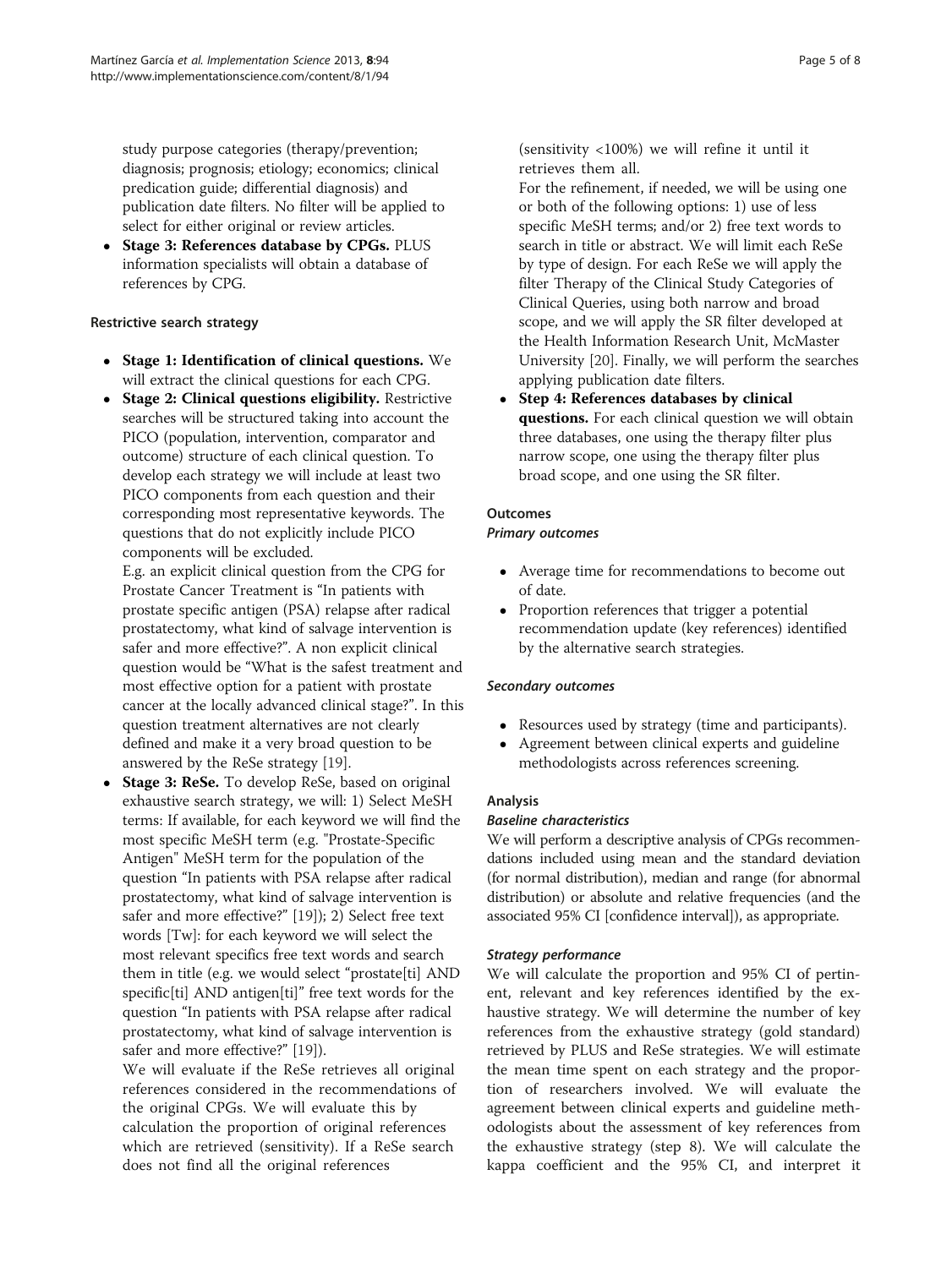according these criteria: poor (0.00-0.20); fair (0.21– 0.40); moderate (0.41–0.60); substantial (0.61–0.80); and almost perfect (0.81–1.00) [\[21\]](#page-7-0).

#### Survival analysis

We will perform a survival analysis of recommendations. We will define the event as the identification of a key reference related to a recommendation. We will consider: 1) recommendation inception date when the original search of each CPG started; 2) recommendation obsolescence date when first key reference is published for potential updated recommendations; and 3) last observation date when the update search of each CPG started for recommendations is still valid. Finally, we will calculate the survival time for the potential updated recommendations (obsolescence date - inception date) and for recommendations still valid (last observation date - inception date).

The estimated rate of survival of recommendations will be calculated using the Kaplan-Meier method and we will use the log-rank test to analyse differences between survival curves according to the topic (cancer, cardiovascular disease, mental health or metabolic disease), the purpose (prevention, screening, diagnosis or treatment), the strength of recommendations and the turnover (number of references linked per recommendation).

#### Sample size

In a feasibility test, we sampled 20.9% (52/249) of recommendations from selected CPGs and identified 17 key references; these warranted an update of eight recommendations (15.4% of recommendations from sample).

Accepting an alpha risk of 0.95 for a precision of  $\pm$ 0.05 units in a two-sided test for an estimated proportion of 0.154, 112 recommendations randomly selected from the whole recommendations are required assuming that such population corresponds to 249 recommendations. It has been anticipated a replacement rate of 1%.

We will accept p value  $\leq 0.05$  as significant in all calculations. We will do the analysis with SPSS 18.0 (SPSS Inc., Chicago, Illinois, United States).

#### **Discussion**

In this protocol we are outlining a research project that will address two important questions about the updating of guidelines. Our project will provide evidence both: 1) the assessment of the validity of a cohort of CPGs and; 2) the evaluation of alternative search strategies to update CPGs recommendations.

Using a sample of four CPGs developed in the CPG Development Programme of the Spanish Ministry of Health we will evaluate two potentially more efficient search strategies for the updating of guidelines, and compare them to an exhaustive search strategy (our gold standard). We will include the McMaster Premium LiteratUre Service (PLUS), evaluated for the first time in this context, and an innovative restrictive search strategy. Finally, we will perform a survival analysis of recommendations providing additional evidence about this important topic.

#### Our work in the light of previous research

We recently systematically reviewed the research available about strategies for monitoring and updating CPGs [[6\]](#page-6-0). We observed that there is limited evidence about what are the most optimal strategies for this. A restricted search is likely to be sufficient to monitor new evidence and assess the need to update; however, more information is needed about the timing and type of search with only the exhaustive search strategy having been assessed for the actual update of CPGs [[6\]](#page-6-0). The development and evaluation of more efficient strategies is hence needed to improve the timeliness and reduce the burden of maintaining the validity of CPGs.

Only one previous study by Shekelle et al. [\[10\]](#page-6-0) analysed the survival time of CPGs and suggested that these should be reassessed every three years. We built on the methodology proposed in this study addressing some of its shortcomings. First we will use an exhaustive search strategy, as opposed to the restrictive used by Shekelle et al. [\[10\]](#page-6-0), that will likely provide a more reliable estimate. We will analyse our results in terms of recommendations out of date, instead of CPGs out of date. Finally, we will also publish a more detailed and explicit approach that will allow developers to be able to implement it in their institutions.

One previous study evaluated the McMaster Premium LiteratUre Service (PLUS) for the updating of SRs with promising results. We therefore decided to include this free of access service as a potential resource that could prove to be highly efficient.

Given all of the above, our research project is timely and fits well with the needs from the guideline community.

#### Strengths and limitations

Our study has several strengths. We will use a rigorous and transparent methodology, both to assess the validity of recommendations as well as the performance of the search strategies. We are building on previous research in this area improving its deficiencies [[10](#page-6-0)] and implementing innovative solutions (e.g. standardized reporting) [\[6](#page-6-0)]. We will compare three search strategies, head to head, something that only one study, by Gartlehner 2004 et al. [\[11](#page-6-0)], has done so far. That study found that the restrictive search (review approach) identified fewer studies but included all-important references rated by their task force. Nevertheless they only evaluated their final strategy in two topics, the results being inconsistent. Finally our group has important expertise in guideline updating [\[3](#page-6-0),[6](#page-6-0),[22](#page-7-0)] and guideline methodology in general [\[23,24\]](#page-7-0).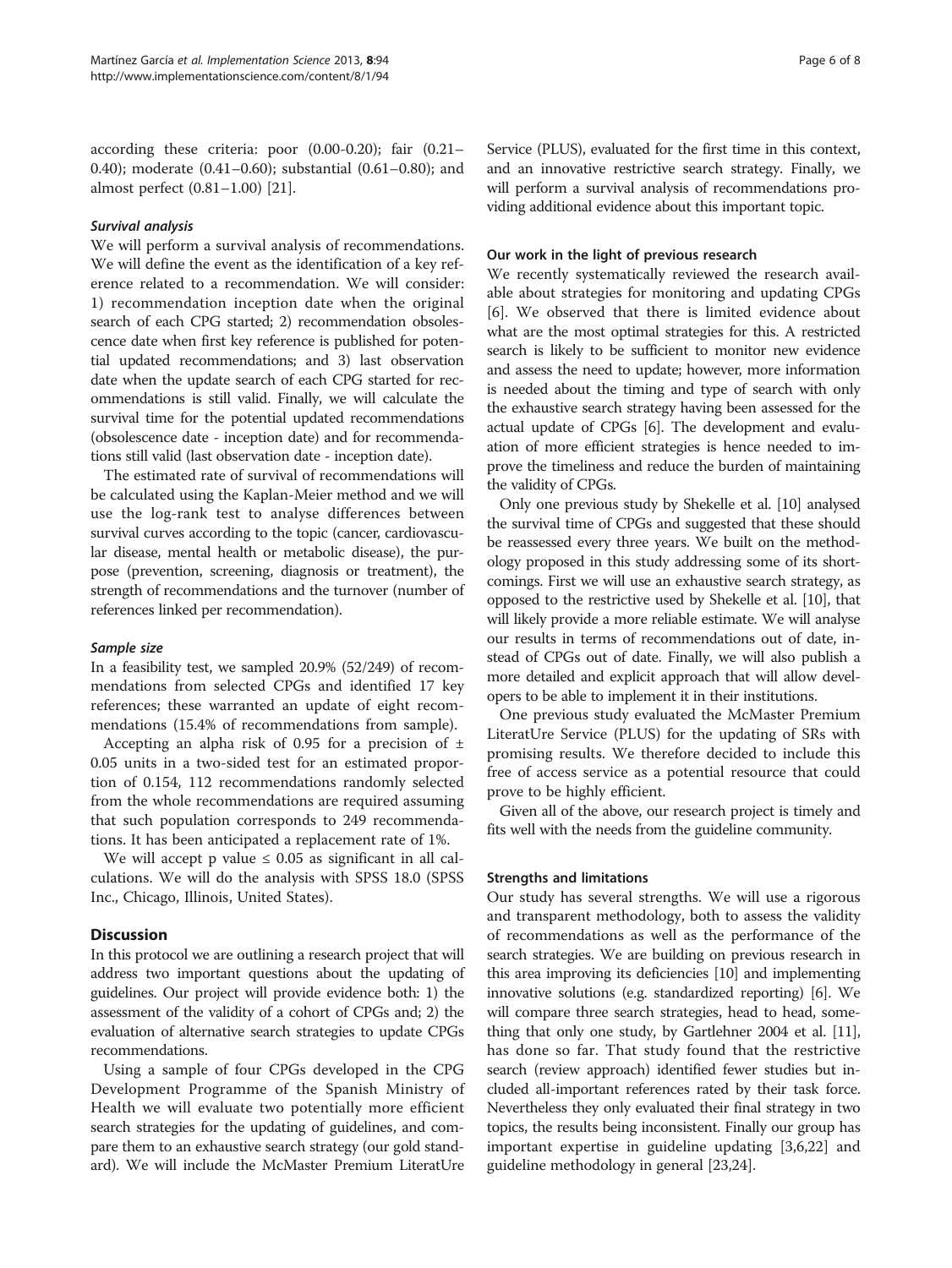<span id="page-6-0"></span>Our study has also some limitations. We will limit our searches by type of study including only SRs and RCTs, however, we think it is unlikely that we will miss important studies that will compromise the generalisability of our findings. Our study will not include the actual updating of the guidelines identified to be out of date and, hence, we will not evaluate whether our strategies are optimal for the final updating. Nevertheless, we believe that our outcome is a reliable surrogate of actual updating.

#### Implications of this study

We expect that our work will produce one or more efficient strategies to assess the validity of recommendations, and provide detailed guidance to replicate the process. Furthermore, our results will inform guideline developers about the expected validity of their recommendations in a representative sample of guidelines from a typical cohort of a National Guideline program. If the evaluated search strategies perform optimally, our work could be highly influential for evidence surveillance. Our results could therefore have important implications for a more efficient use of resources in the CPG arena.

# Additional files

[Additional file 1:](http://www.biomedcentral.com/content/supplementary/1748-5908-8-94-S1.pdf) Clinical practice guidelines developed within the framework of the CPG Development Programme of the Spanish Ministry of Health between 2008 and 2009.

[Additional file 2:](http://www.biomedcentral.com/content/supplementary/1748-5908-8-94-S2.pdf) Recommendation baseline survey to clinical

experts. Example on clinical practice guideline for secondary prevention of stroke (2009) [[25\]](#page-7-0).

[Additional file 3:](http://www.biomedcentral.com/content/supplementary/1748-5908-8-94-S3.pdf) Reference screening by pertinence.

[Additional file 4:](http://www.biomedcentral.com/content/supplementary/1748-5908-8-94-S4.pdf) Reference survey to assess the updating effect. Example on clinical practice guideline for secondary prevention of stroke (2009) [[25\]](#page-7-0).

#### Abbreviations

CI: Confidence interval; CPG: Clinical practice guideline; E.g.: Exempli gratia; MeSH: Medical subject headings; PICO: Population, intervention, comparator and outcome; PLUS: Premium literatUre service; PMID: PubMed unique identifier; PSA: Prostate specific antigen; RCT: Randomised controlled trial; ReSe: REstrictive SEarch; SNOMED: Systematized nomenclature of Medicine; SR: Systematic review.

#### Competing interests

The authors declare that they have no competing interests.

#### Authors' contributions

LMG, PAC, DR and IS participated in the conception of the study. All authors participated in the design. LMG and PAC drafted a first version of the protocol. All authors participated revising it critically for important intellectual content and have given final approval of the version to be published.

#### Acknowledgements

Laura Martínez García is a doctoral candidate at the Pediatrics, Obstetrics and Gynecology, and Preventive Medicine Department, Universitat Autònoma de Barcelona, Barcelona, Spain.

#### Source of support

This project is funded by a grant research from the Instituto de Salud Carlos III (FIS PI10/00346).

Laura Martínez García and Andrea Juliana Sanabria is funded by a Río Hortega research contract from the Instituto de Salud Carlos III (CM11/00035 and CM12/00168 respectively). Pablo Alonso-Coello is funded by a Miguel Servet research contract from the Instituto de Salud Carlos III (CP09/00137).

#### Author details

<sup>1</sup> Iberoamerican Cochrane Centre- Biomedical Research Institute Sant Pau (IIB Sant Pau), Barcelona, Spain. <sup>2</sup>Evidence Based Dentistry Unit, Faculty of Dentistry, Universidad de Chile, Santiago, Chile. <sup>3</sup>McMaster University, Hamilton, Canada. <sup>4</sup>Health Technology Assessment Unit (UETS), Subdirección General de Tecnología e Innovación Sanitaria, Consejería de Sanidad, Madrid, Spain. <sup>5</sup>Agència de Qualitat i Avaluació Sanitàries de Catalunya, Barcelona, Spain. <sup>6</sup>Osteba, Basque Office for Health Technology Assessment, Vitoria, Spain. <sup>7</sup>Public Health Wales, Locum Consultant in Public Health Medicine, Swansea, UK. <sup>8</sup>Chair of the Scientific Committee of Guíasalud - National Clinical Practice Guideline Programme of the NHS, Madrid, Spain. <sup>9</sup>Centro de Saúde de Cambre, Xerencia de Xestión Integrada de A Coruña, SERGAS, A Coruña, Spain. 10GuíaSalud-Aragon Institute of Health Sciences, Zaragoza, Spain. <sup>11</sup>Fundación Canaria de Investigación y Salud (FUNCIS), Red de Investigación en Servicios de Salud en Enfermedades Crónicas (REDISSEC), Tenerife, Spain.

#### Received: 16 May 2013 Accepted: 2 August 2013 Published: 22 August 2013

#### References

- 1. IOM (Institute of Medicine): Clinical Practice Guideline We Can Trust. Washington, DC: The National Academies Press; 2011.
- 2. Scottish Intercollegiate Guidelines Network: Guidelines by topic IWebl. Edinburgh: Scottish Intercollegiate Guidelines Network - Healthcare Improvement Scotland; 2001. [last modified 15/04/13; access 22/04/13]. [http://www.sign.ac.uk/guidelines/published/index.html.](http://www.sign.ac.uk/guidelines/published/index.html)
- 3. Alonso-Coello P, Martínez García L, Carrasco JM, Solà I, Qureshi S, Burgers JS, Updating Guidelines Working Group: The updating of clinical practice guidelines: insights from an international survey. Implement Sci. 2011, 6:107.
- 4. Ansari S, Rashidian A: Guidelines for guidelines: are they up to the task? A comparative assessment of clinical practice guideline development handbooks. PLoS One 2012, **7**(11):e49864.
- 5. Vernooij R, Sanabria AJ, Solà I, Alonso-Coello P, Martínez García L: The updating process guidance in clinical practice guidelines handbooks: a systematic review. G-I-N Conference: 10th G-I-N Conference. San Francisco, USA; 2013.<http://www.gin2013.net/> [accepted].
- 6. Martínez García L, Arévalo-Rodríguez I, Solà I, Haynes RB, Vandvik PO, Alonso-Coello P, Updating Guidelines Working Group: Strategies for monitoring and updating clinical practice guidelines: a systematic review. Implement Sci 2012, 7:109.
- 7. Shekelle P, Woolf S, Grimshaw JM, Schünemann HJ, Eccles MP: Developing clinical practice guidelines: reviewing, reporting, and publishing guidelines; updating guidelines; and the emerging issues of enhancing guideline implementability and accounting for comorbid conditions in guideline development. Implement Sci 2012, 7:62.
- 8. Eccles M, Rousseau N, Freemantle N: Updating evidence-based clinical guidelines. J Health Serv Res Policy 2002, 7(2):98–103.
- 9. Parmelli E, Papini D, Moja L, Bandieri E, Belfiglio M, Ciccone G, et al: Updating clinical recommendations for breast, colorectal and lung cancer treatments: an opportunity to improve methodology and clinical relevance. Ann Oncol 2011, 22(1):188–194.
- 10. Shekelle PG, Ortiz E, Rhodes S, et al: Validity of the Agency for Healthcare Research and Quality clinical practice guidelines: how quickly do guidelines become outdated? JAMA 2001, 286(12):1461–1467.
- 11. Gartlehner G, West SL, Lohr KN, et al: Assessing the need to update prevention guidelines: a comparison of two methods. Int J Qual Health Care 2004, **16**(5):399-406.
- 12. Tsafnat G, Dunn A, Glasziou P, Coiera E: The automation of systematic reviews. BMJ 2013, 346:f139.
- 13. Haynes R, Cotoi C, Holland J, et al: Second-order peer review of the medical literature for clinical practitioners. JAMA 2006, 295(15):1801–1808.